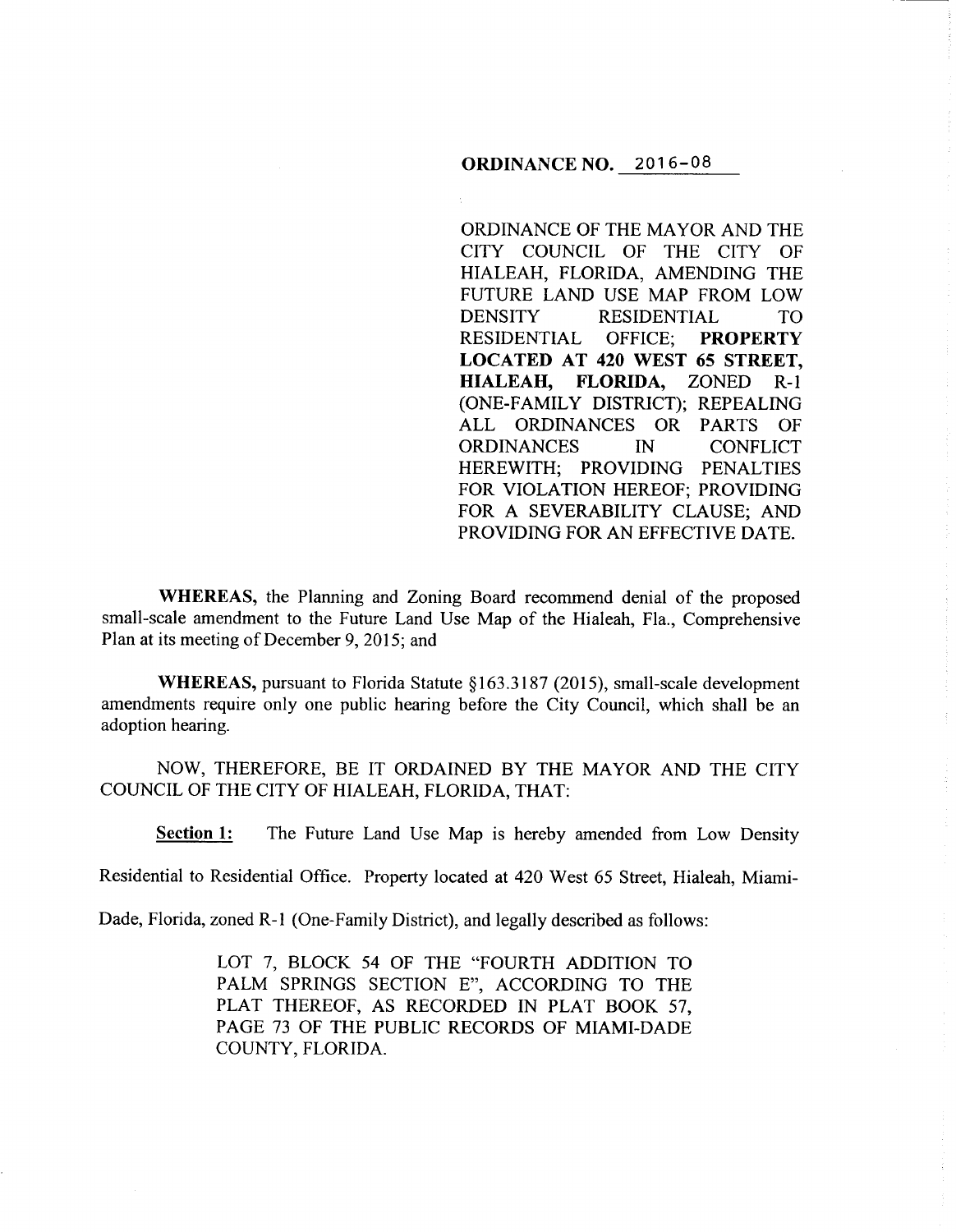# **Section 2: Repeal of Ordinances in Conflict.**

All ordinances or parts of ordinances in conflict herewith are hereby repealed to the extent of such conflict.

## **Section 3: Penalties.**

Any person, business, association, corporation, partnership or other legal entity who violates any of the provisions of this ordinance shall be assessed a civil penalty, up to a maximum of \$500.00, within the discretion of the court or administrative tribunal having jurisdiction. Each day that a violation continues shall constitute a separate violation.

#### **Section 4: Severability Clause.**

If any phrase, clause, sentence, paragraph or section of this ordinance shall be declared invalid or unconstitutional by the judgment or decree of a court of competent jurisdiction, such invalidity or unconstitutionality shall not affect any of the remaining phrases, clauses, sentences, paragraphs or sections of this ordinance.

#### **Section 5: Effective Date.**

Pursuant to Florida Statutes §163.3187(2015), this ordinance shall become effective 31 days after adoption. The date of adoption of this plan amendment shall be the date of signature by the Mayor of the City of Hialeah, Florida or the date of the next regularly scheduled City Council meeting, if the Mayor's signature is withheld or if the City Council overrides the Mayor's veto. Anyone seeking to challenge the compliance of this small-scale plan amendment shall file a petition with the Division of Administrative Hearings within 30 days following the local government's adoption of the amendment. If challenged within 30 days after adoption, this small scale plan amendment shall not be effective until the state land